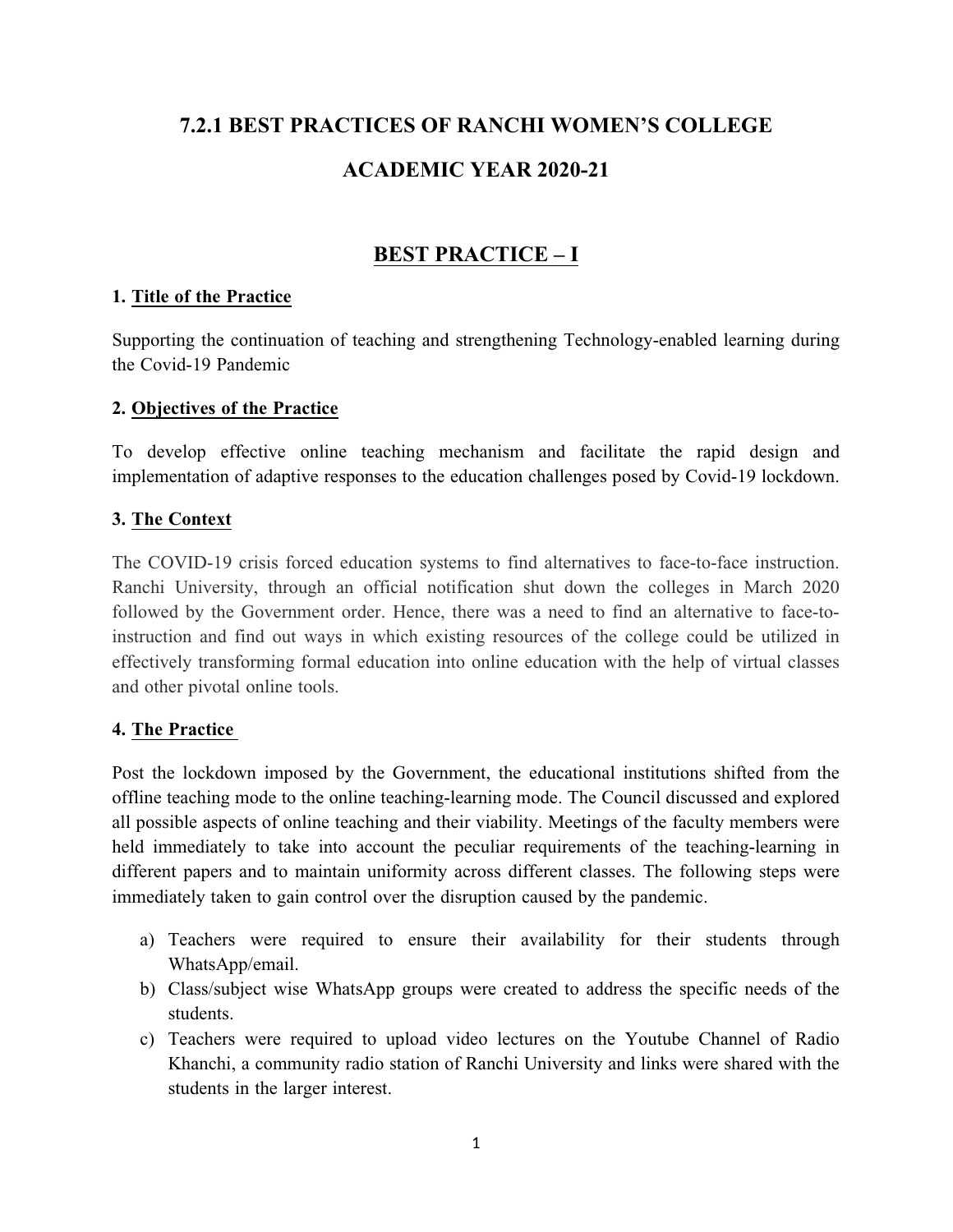- d) Teachers started taking online classes through Zoom, Google Meet, or other suitable platforms in consultation with the class representatives.
- e) Online workshops were conducted to provide teachers with not onlyimproved pedagogical practices such as working on google forms, how to use the teaching app for online assessments , but also with the emotional support they needed during this time by understanding their position and catering to their educational needs.

When the pandemic situation showed little respite, the College adopted a uniform teaching app "Teachmint" across all departments. This teaching app helped to streamline processes and manage classes effortlessly. It was important to choose an app that best fitted our requirements. Live class recording, automated attendance, online tests, online whiteboard, live polls to increase student engagement, sharing study materials were such important features of the app that made online teaching-learning even more effective.

## **5. Evidence of Success**

a) *Timely Completion of course:* Our teachers, staff and students showed exemplary willingness to be part of this transitionary phase. The courses were completed well in time. Online interaction was successful in replacing face-to-face interaction. Teachers and students learnt to advance the teaching-learning process through online mode on diverse platforms. WhatsApp groups became live forums of discussion and problem solving. Google forms, google class room, Zoom, Webex etc. were used as platforms for class discussions, conducting webinars and other activities.

b*) Student Counselling:* They were not only used for sharing course related material but also became forums for influencing students' attitudes and disposition through emotional support and maximizing their ability to make the most of online learning opportunities.

c) *Effective communication between administration and teaching staff:* Faculty members and members from the administrative wing joined an official whatsapp group that was used for sharing all important information regarding mid-sem exams, fee submission, evaluation, holidays, payment of salaries etc. Effective communication led to smooth and timely work in the college.

d) *Increased participation in online courses/webinars by students and faculty:* Amid Covid-19 crisis, teachers incorporated technology effectively into their teaching practices and methods and students also showed an increased willingness to overcome the difficulties that were associated with this form of learning environment. However, with the extensive use of digital resources for pedagogical practice, both teacher and students effectively leveraged ICT in order to participate in workshops/seminars on online platform.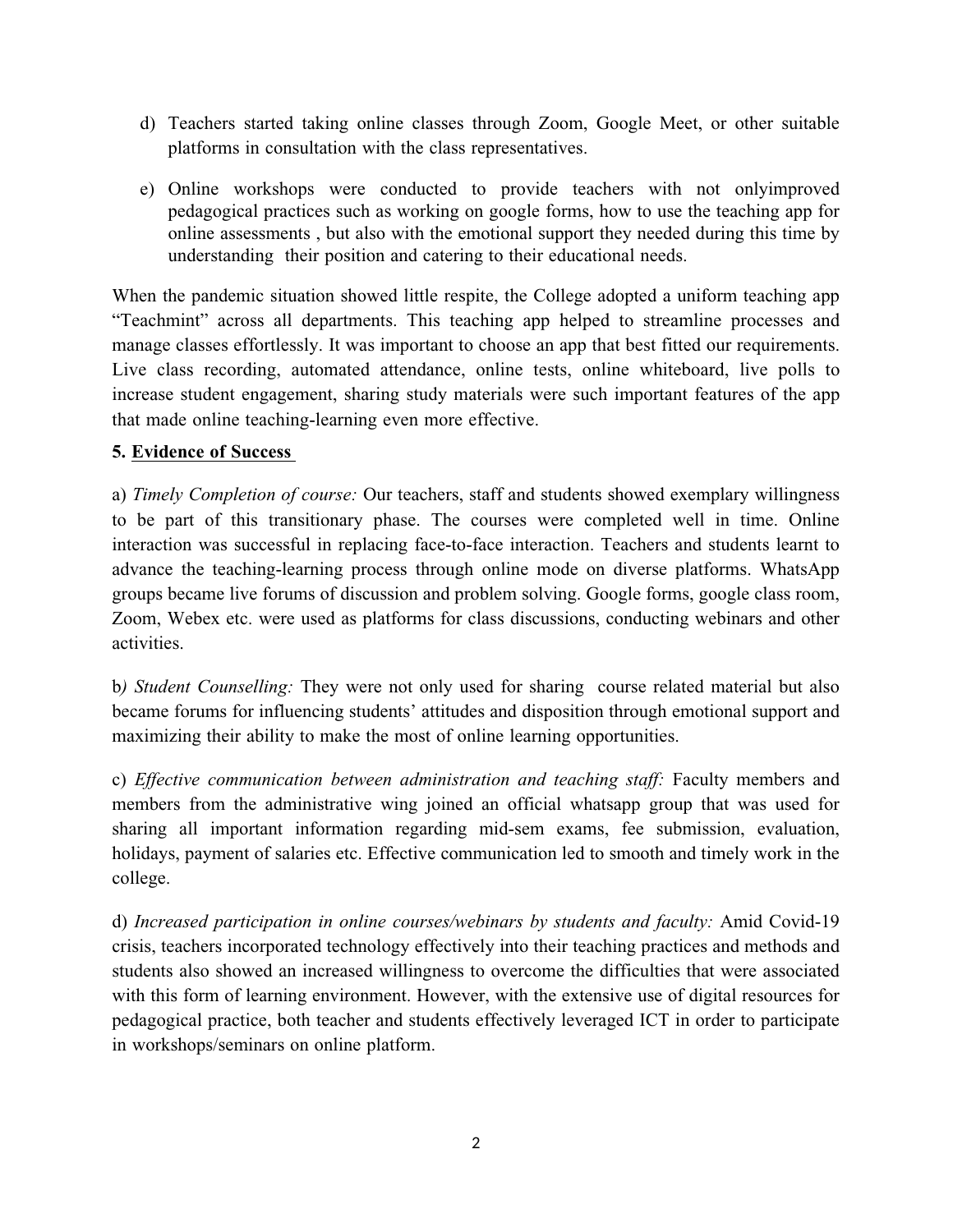## **6. Problems Encountered and Resources Required**

We have a good number of students from remote corners of Jharkhand and adjoining states where internet connectivity is inadequate and electricity supplies are erratic. Possessing digital equipment for online teaching-learning was a challenge in some cases. Economic condition of some students was not conducive to this switchover. Resources aligned to the online/blended mode were required. Also, due to surge in the number of Covid cases around August-September 2020 and again in April-May 2021, when active cases of Covid-19 were found in almost every family, many students could not attend online classes on a regular basis. However, the recorded video lectures came to their rescue. Also mid-semester examinations were conducted 3-4 times to ensure that all students appreared in the exams. This was challenging for the faculty members.

## **7. Notes**

The transition from the conventional face-to-face instruction to online teaching-learning mechanism was smooth due to unparalleled support and willing acceptance of change among students and faculty alike. Despite the challenges faced during the Covid times, the institution tried its best to address the issues faced by students. Keeping into account the financial crisis that many families had to go through during the pandemic, the college adopted a liberal policy in fee collection. The students were allowed to pay their tuition fees in small installments during the lockdown.

## **BEST PRACTICE – II**

### **1. Title of the Practice**

Mentoring during the Covid-19 Pandemic

### **2. Objectives of the Practice**

To offer support, guidance, encouragement and assistance to mentees (students) while they endeavour to navigate through difficulties, face challenges during Covid-19. To reduce uncertainty of the future and support the mental health of the students during the testing times.

### **The Context**

The coronavirus outbreak left many of us feeling frightened, worried and overwhelmed. Quality mentoring programs became more necessary than ever especially for college students who are at a stage in life wherein they face a host of problems related to academics, relationships, health, stress, finance, employment concerns etc. Due to varied reasons, students often do not confide their problems to anyone, which could lead to emotional imbalance, disheartenment and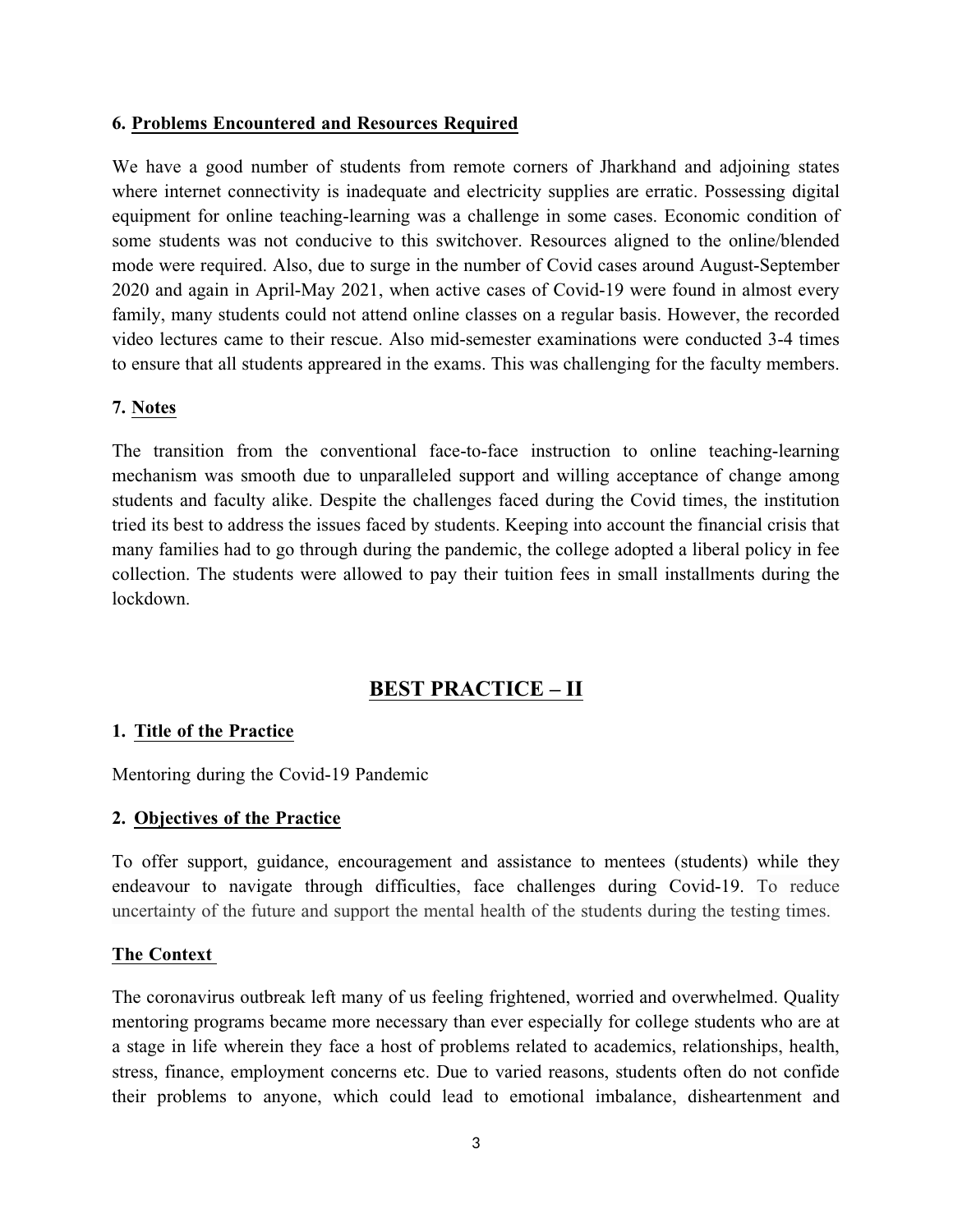frustration. This can be fixed through mentoring whereby the students are provided with academic and emotional support. Through their encouragement and guidance, mentors play an important role in nurturing the mentees' aspirations, preparing them for future challenges, building confidence in them, motivating them to undertake challenges and promoting their allround development.

## **3. The Practice**

The mentor-mentee scheme adopted by our college has the following features:

- i) Each faculty member is assigned with the task of mentoring a few students of his/her own department.
- ii) The mentor interacts with the mentees once every alternate week. During the formal interactions, topics like code of conduct, dress code, punctuality, attendance, examination preparation, non-tolerance of ragging, non-acceptance of adopting unfair means at examinations, sexual harassment at workplace, suicidal tendencies, cyber crime, choice of careers, conservation of water and energy, confidence-building activities etc, are discussed.
- iii) Mentees are required to furnish a detailed personal profile listing their contact details, personal strengths and weaknesses, etc. for mentor's reference.
- iv) Mentees are encouraged to reach out to their mentors and discuss their concerns.
- v) Mentors keep a record of the academic performance of the mentees and provide the necessary assistance/guidance for improving their grades.
- vi) At the end of each academic year, mentees are supposed to provide their feedback on the various topics discussed during the formal interactions. Their suggestions are utilized, wherever possible, to improve the programme.

## **4. Evidence of success**

The following are indicators of the programmes'success:

- i) Lack of physical interactions during Covid times often left the students disconnected with their peers but the mentorship programme went a long way in retaining their engagement in the college activities.
- ii) The campus is litter-free. Garbage bins, placed at strategic spots, are used by students/mentees as per directions leading, also, to dry and wet waste segregation.
- iii) Students have displayed a responsible behavior and take initiative to turn/switch off taps, lights and fans when not in use.
- iv) Campus discipline has tremendously improved.
- v) Student behaviour, self-esteem and confidence have shown substantial improvement.
- vi) Academic performance has improved.
- vii) Health consciousness of students has improved.